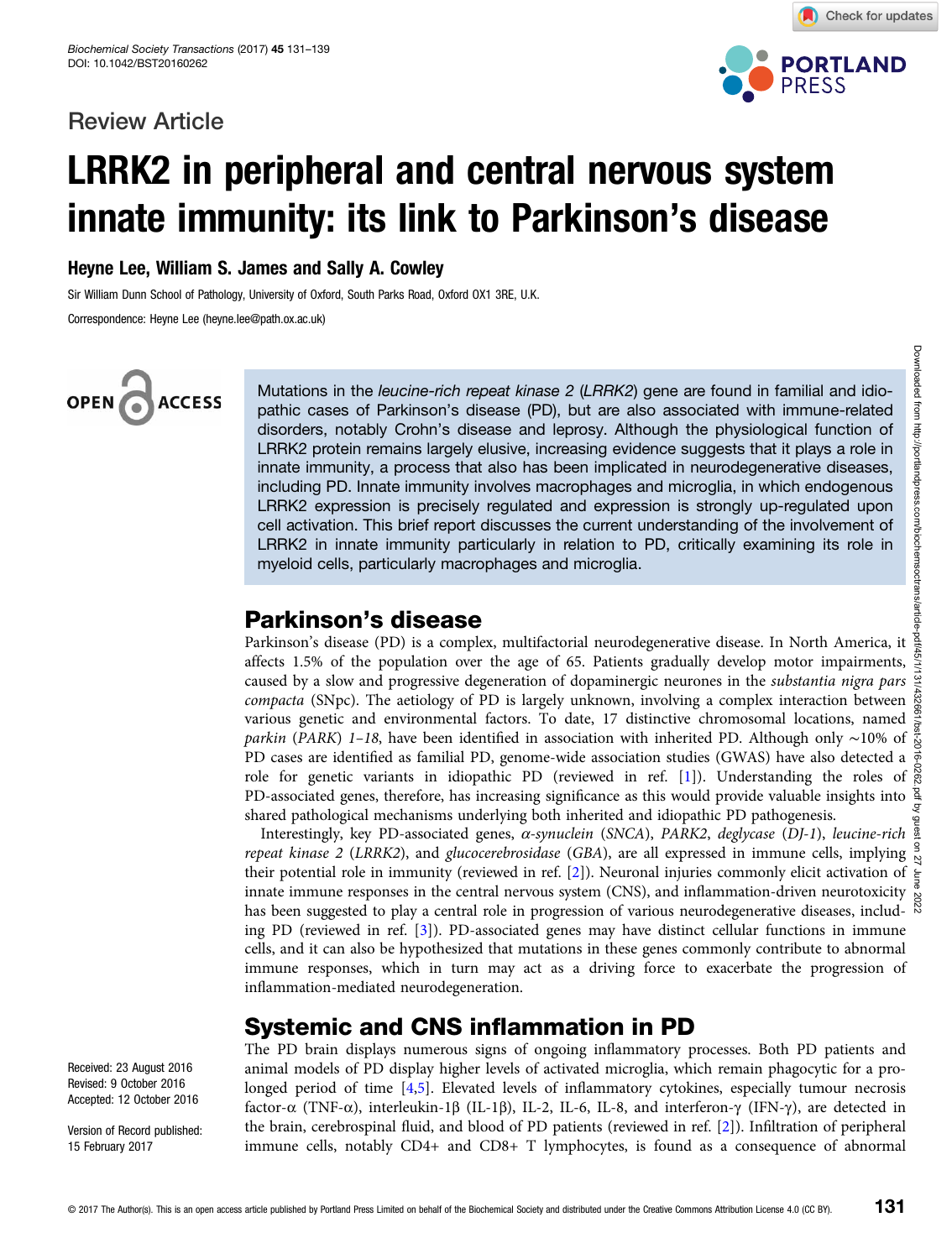

permeability of the blood–brain barrier, which normally keeps the CNS in an immune-privileged state [[6](#page-6-0)]. The involvement of humoral immunity has also been implicated: Lewy bodies and dopaminergic neurones in the SNpc show strong immunolabelling for immunoglobulin G [[7\]](#page-6-0). Collectively, all of these ongoing inflammatory processes involve activation of microglia, suggesting its relevance to the pathophysiology of PD.

Microglia, the resident macrophages in the CNS, ensure a healthy environment for neurones by conducting a suite of homoeostatic functions. These include clearing cell debris, extracellular protein aggregates, and excess neurotransmitters. In response to pathological stimuli, microglia become activated, proliferate, and accumulate at the site of injury, where they phagocytose dead cells and secrete inflammatory mediators and a myriad of cytotoxic factors, especially reactive oxygen species (ROS) and nitric oxide [[8](#page-6-0)]. Activation and subsequent down-regulation of microglial activity are strictly controlled, as exaggerated inflammatory responses can be harmful to neurones [\[9\]](#page-6-0).

Chronic pathological factors (including repeated exposure to environmental toxins, genetic predispositions, and abnormal immune responses) may prolong the activated state of microglia, potentially instigating a feedforward cycle of chronic degeneration of neurones and inflammation. This self-perpetuating cycle of microglia-mediated neurotoxicity is particularly relevant in PD. First, dopaminergic neurones in the SNpc are intrinsically vulnerable to metabolic stress, particularly that caused by dopamine oxidation or mitochondrial dysfunction. High cytosolic dopamine levels can be dangerous, as dopamine metabolites (e.g. 6-hydroxydopamine) are toxic to neurones. Furthermore, compared with mesolimbic dopaminergic neurones, dopaminergic neurones in the SNpc exhibit a much larger  $Ca^{2+}$  influx, which requires the endoplasmic reticulum (ER)–mitochondrial system to clear excess  $Ca^{2+}$  (reviewed in ref. [\[10](#page-6-0)]). Secondly, the SNpc is one of the brain regions with the highest density of microglia and a relatively low density of astrocytes [[11,12](#page-6-0)]. These factors suggest that the feedforward cycle of chronic activation of microglia and chronic damage of dopaminergic neurones would be particularly detrimental in the SNpc.

Systemic inflammation may also contribute to this cycle by amplifying microglia activation. The concept of microglia priming was proposed to describe exaggerated and prolonged inflammatory phenotypes displayed by microglia upon exposure to subsequent stimuli (reviewed in ref. [\[9\]](#page-6-0)). For example, infection with Salmonella has been shown to activate microglia, and subsequent injection of lipopolysaccharide (LPS) to the brain triggered much higher microglial responses [[13](#page-6-0)]. In the context of PD, this has been experimentally shown in rats, where prenatal exposure to LPS makes the brain more susceptible to subsequent LPS injection in midlife, leading to progressive loss of nigral dopaminergic neurones [[14](#page-6-0)]. Since PD-associated genes are found in both peripheral and CNS immune cells, pathological interplay between the two immune systems carrying PD mutations could predispose the brain to reach a critical threshold of inflammation, triggering a self-perpetuating cycle of inflammation and neuronal death ([Figure 1\)](#page-2-0).

## Leucine-rich repeat kinase 2

LRRK2 is a large, multidomain protein, displaying both GTPase and kinase activities. Most PD-causing mutations, notably R1441C/G and G2019S, cluster within these two enzymatic sites, which are surrounded by large protein–protein interacting domains (reviewed in ref. [\[15](#page-6-0)]). LRRK2 mutations are one of the most common genetic causes of PD: mutations can account for as much as 40% of familial PD [[16](#page-6-0)] and its variants are also found within idiopathic cases [\[17\]](#page-6-0). Unlike other PD-associated genes, LRRK2 Parkinsonism manifests similar clinical phenotypes to idiopathic PD, displaying strong age-dependent development of PD symptoms [[18](#page-6-0)]. Deciphering the role of LRRK2 in PD pathogenesis may reveal common pathological mechanisms underlying idiopathic PD and is consequently of great research interest.

Despite intense research effort over the past decade, the physiological function of LRRK2 and the contribution of mutations to PD remain largely elusive. This is at least in part because earlier research has mainly focussed on the role of LRRK2 in neurones, in which endogenous expression is low [[19](#page-7-0)]. Many studies have, therefore, relied on overexpression of LRRK2 in non-physiologically relevant cell lines or animal models, but these approaches generate results that do not necessarily reflect the normal physiological interactome of LRRK2. This, together with the complex, multidomain structure of LRRK2, with protein–protein interaction domains at the N- and C-terminal segments, has led to LRRK2 being reported to interact with numerous molecules in a wide variety of cellular pathways, including endosome vesicle trafficking, cytoskeleton reorganization, mitochondrial function, regulation of ER/Golgi retromer complex, autophagy, and various signalling pathways, including wingless/int, TNF-α/Fas ligand (FasL)/Fas-associated protein with death domain, mitogen-activated protein kinase, and nuclear factor κ-light-chain-enhancer of activated B cells pathways [[20](#page-7-0)–[23](#page-7-0)]. Future investigations should examine LRRK2 expressed at physiological levels from its endogenous promoter at its normal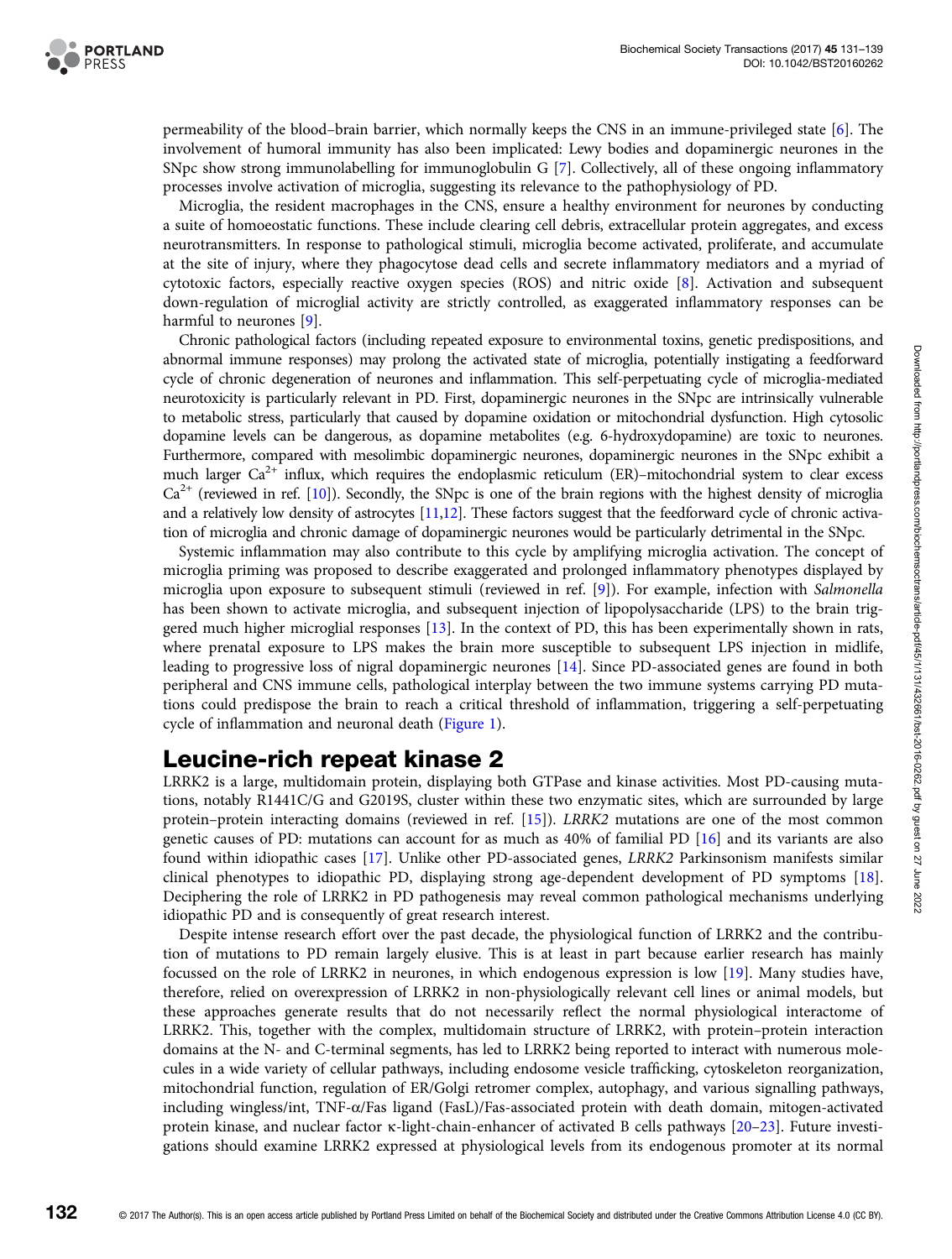

<span id="page-2-0"></span>

#### Blood brain barrier

#### Figure 1. LRRK2 and microglia-driven neuroinflammation in PD.

(Top panel) In this scenario, mutations in PD genes exert their effects directly in neurones, leading to chronic neuronal damage. This triggers microglial activation, leading to a vicious cycle of neuronal death and chronically activated microglia, with inflammatory cytokines causing collateral damage. The threshold for microglial activation may be lowered by peripheral inflammation, which 'primes' microglia. (Bottom panel) In this scenario, mutations in PD genes (in this case LRRK2) also exert effects by expression in macrophages and microglia, leading to dysfunctional immune responses. LRRK2-mutant microglia may exhibit exaggerated responses to neuronal damage, causing an amplified vicious cycle. The threshold for microglia activation could be further lowered by LRRK2 mutations within peripheral immune cells contributing to chronic microglial priming.

human chromosomal location in authentic, relevant human cells, to discern which of these cellular pathways represent the bona fide function(s) of LRRK2.

### LRRK2 expression is precisely regulated in myeloid cells

Although the existence of LRRK2 protein in microglia and astrocytes has been reported in the past [\[24\]](#page-7-0), and LRRK2 variants have been linked through GWAS to Crohn's disease [\[25,26\]](#page-7-0) and leprosy [[27](#page-7-0)], it was not until 2010 that researchers found that LRRK2 expression is precisely up-regulated by inflammatory signals in myeloid cells, strongly implicating its potential role as a regulator of immune responses [[21](#page-7-0)].

Although the level of endogenous LRRK2 is low in resting leukocytes, upon stimulation with IFN-γ, robust up-regulation of endogenous LRRK2 has been consistently detected across various subsets of myeloid cells and lymphocytes, human peripheral blood mononuclear cell-derived CD11b+ monocytes, CD3+ T lymphocytes, CD19+ B lymphocytes [\[21](#page-7-0)], human primary monocyte-derived macrophages, mouse primary microglia [\[28\]](#page-7-0), and transformed cell lines, including human THP-1 monocytic leukaemia cells [\[29,30](#page-7-0)], and murine RAW264.7 macrophage-like cells [[21](#page-7-0)]. IFN-γ activation has a direct effect on the LRRK2 promoter region, which contains binding sites for IFN-response factors [\[21](#page-7-0)]. Janus kinase/signal transducers and activators of transcription and the extracellular signal-regulated kinase 5 mediate IFN-γ-induced LRRK2 up-regulation in macrophages, although the exact signalling cascades are yet to be elucidated [[29](#page-7-0)].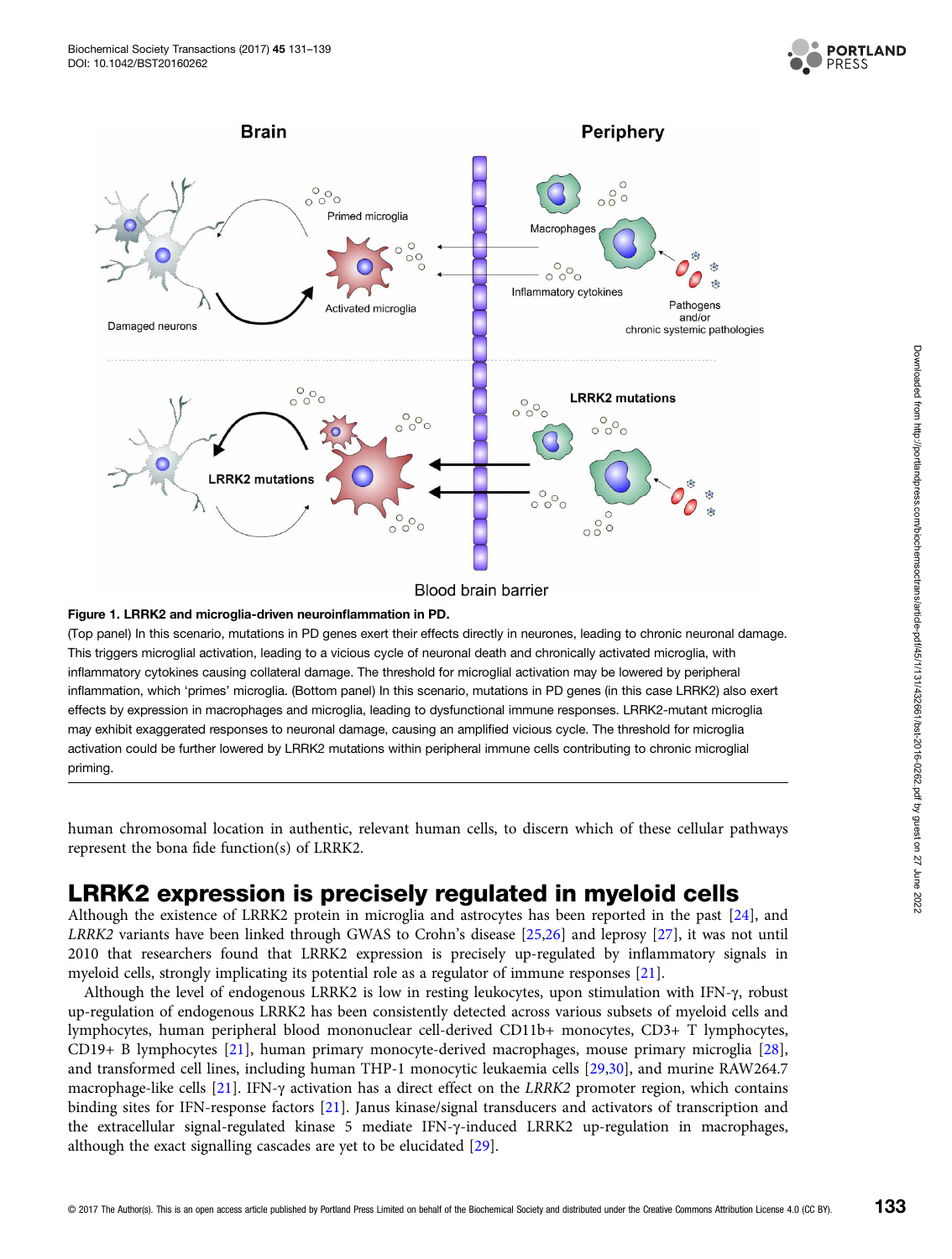

LRRK2 is also moderately inducible by other inflammatory mediators, namely IFN-β, TNF-α, and IL-6 [[31](#page-7-0)], whereas the Toll-like receptor 4 (TLR4) agonist, LPS, is found to have an inconsistent effect. Some groups have reported significant up-regulation of LRRK2 protein expression by LPS in primary mouse microglia or in THP-1 cells [\[28,32\]](#page-7-0), whereas others did not detect any changes in murine immortalised microglia (BV-2), primary mouse microglia [\[33,34\]](#page-7-0), or mouse bone marrow-derived macrophages (BMDMs) [\[35](#page-7-0)]. This discrepancy could be attributed to many factors, such as cell types, experimental conditions, or technical variations. Regardless, activation of TLR4 reproducibly leads to phosphorylation at Ser910/935 residues of LRRK2 in all myeloid cell lineages [\[19,35,36](#page-7-0)]. Phosphorylation at Ser910/935 determines its cellular localization, interaction with 14-3-3 protein, dimerization, and translocation from cytosol to the membrane [\[19,37](#page-7-0)-[39](#page-7-0)]. However, further experimental investigation is needed to understand the direct physiological consequences of phosphorylation at Ser910/935 residues in myeloid cells.

### Roles of LRRK2 in macrophages and microglia

Microglia and macrophages are both classified as mononuclear phagocytes, sharing common functions of various maintenance and protective roles, but can be distinguished by their ontogeny and transcription profiles (reviewed in ref. [[40](#page-7-0)]). Since biochemical changes in LRRK2 upon inflammatory cues are identical in both systems [[19](#page-7-0)], efforts have been made to inspect the role of LRRK2 in various aspects of innate immunity, summarized in [Table 1.](#page-4-0) These studies imply opposing roles of LRRK2 in peripheral and CNS innate immunity. However, it should be noted that none of these studies has directly compared microglia and macrophages under the same experimental conditions, so direct evidence for opposing roles is still lacking. Moreover, most data are from mouse models that do not faithfully recapitulate all aspects of the human immune system [\[41](#page-7-0)].

### Cytokine release

In mouse primary microglia, R1441G mutation leads to an increase in LPS-driven inflammatory cytokine release [[28](#page-7-0)], and abolishing LRRK2 protein expression has the opposite effect [[32,33,42\]](#page-7-0). However, in mouse primary macrophages, neither R1441G [\[43\]](#page-7-0) nor G2019S mutations [\[36\]](#page-7-0), nor LRRK2 knockout (KO) [[35,43](#page-7-0),[44](#page-7-0)], cause any change in LPS-driven cytokine release. Only Dectin-1 activation by zymosan (yeast) has been shown to produce higher levels of cytokine release in LRRK2 KO mouse macrophages [\[45\]](#page-7-0). Therefore, in macrophages, LRRK2 may be dispensable in TLR4-mediated cytokine release, but may serve an important role in responding to other inflammatory stimuli. A recent report has shown that higher levels of peripheral inflammatory cytokines were found in the sera of both asymptomatic LRRK2 G2019S carriers and PD patients carrying LRRK2 G2019S [\[46\]](#page-7-0), suggesting pathological contributions from LRRK2 mutations within peripheral immune cells. Further studies are merited to establish which specific inflammatory pathways are mediated by LRRK2 in macrophages or microglia. Additionally, the role of LRRK2 in peripheral cytokine release is still equivocal, and it will help the field to have studies that directly compare cytokine release in microglia and macrophages from the same animals under the same experimental conditions, comparing all the key LRRK2 mutations and KO together. Finally, LRRK2-mediated immune responses by more disease-relevant immunogenic agonists, such as aggregates of SNCA, should be explored further, as there is evidence for close interaction between  $\alpha$ -synuclein and LRRK2 (reviewed in ref. [\[47](#page-7-0)]).

### Migration

The ability to respond and migrate to the site of injury or infection is a key feature of innate immunity, and recent evidence suggests the involvement of LRRK2 in this process. Abolishing LRRK2 expression in BV-2 microglial-like cells [[48\]](#page-7-0) or mouse primary microglia [\[49\]](#page-7-0) leads to significantly higher migration versus wild type, and the G2019S mutation in mouse primary microglia diminishes ADP-induced migration [[48](#page-7-0)]. However, in mouse primary macrophages, the same mutation has been shown to have the opposite effect, enhancing motility towards ADP [[36](#page-7-0)].

### Phagocytosis

The absence of LRRK2 activity in BV-2 microglial-like cells or RAW 264.7 macrophage-like cells has been reported to have no effect on phagocytosis [[19\]](#page-7-0); likewise, G2019S mutation was not observed in mouse primary macrophages [[36](#page-7-0)]. However, it has been reported that LRRK2 localizes to phagosomes upon bacterial infection, and that lack of LRRK2 expression reduces ROS production and enhances bacterial survival in RAW 264.7 cells [[21](#page-7-0)]. Therefore, LRRK2 may have a specific role during phagocytosis, which may not be detected by simple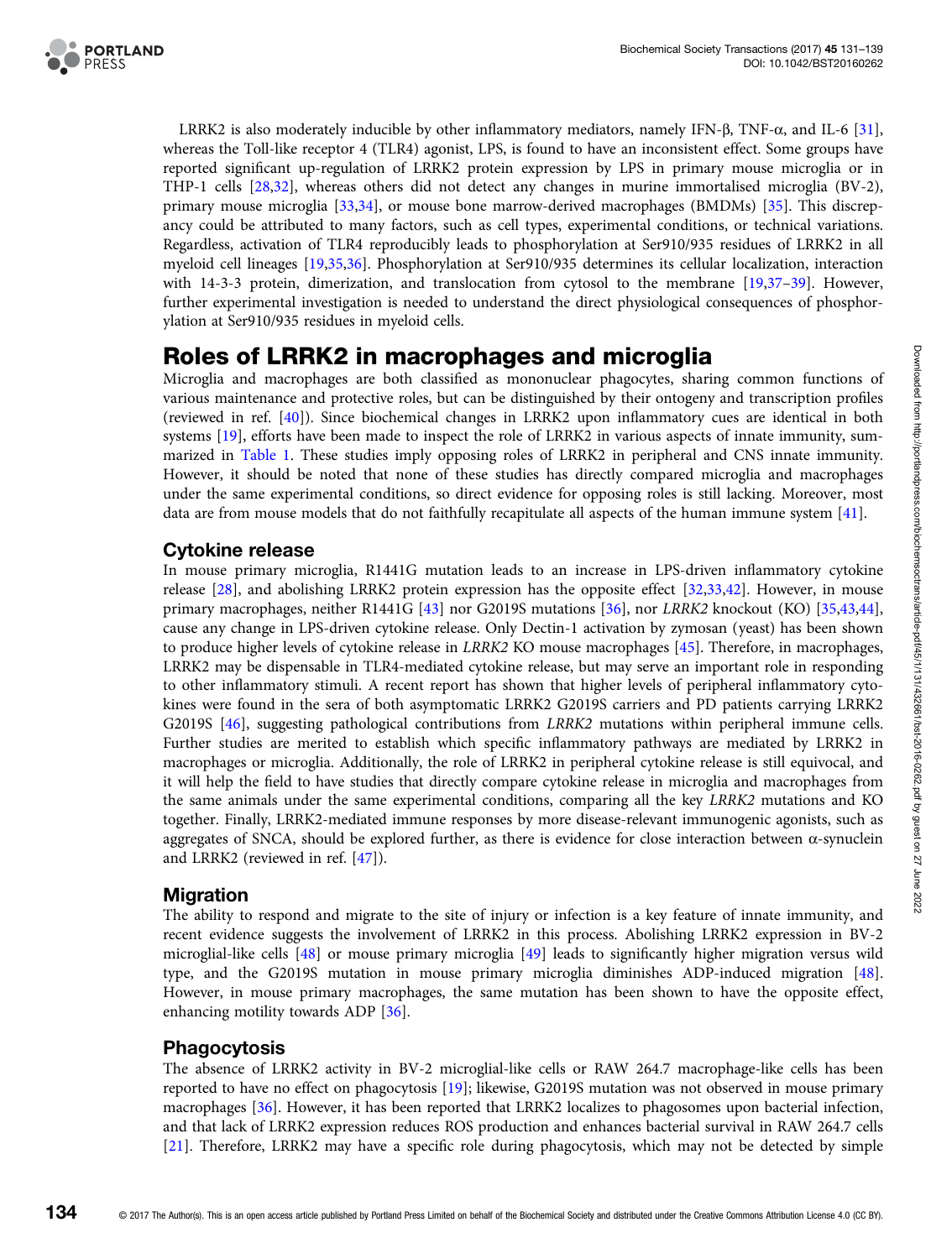

<span id="page-4-0"></span>

| Table 1 Summary of reports on the role of LRRK2 in innate immunity |  |  |
|--------------------------------------------------------------------|--|--|
|--------------------------------------------------------------------|--|--|

| <b>Species</b>                              | <b>Cell types</b>                                            | <b>Methods</b>                                                                             | <b>Results</b>                                                                                                                                                      | <b>References</b> |  |
|---------------------------------------------|--------------------------------------------------------------|--------------------------------------------------------------------------------------------|---------------------------------------------------------------------------------------------------------------------------------------------------------------------|-------------------|--|
| LPS-mediated cytokine and chemokine release |                                                              |                                                                                            |                                                                                                                                                                     |                   |  |
| Mouse                                       | $BV-2$                                                       | LRRK <sub>2</sub><br>knockdown (KD)<br>shRNA                                               | $\downarrow$ TNF- $\alpha$ , IL-6, Nitrite                                                                                                                          | $[42]$            |  |
| Mouse                                       | Primary microglia                                            | LRRK2 KD RNAi<br>Kinase inhibition:<br>sunitinib<br>LRRK2-in-1                             | $LTNF-\alpha$                                                                                                                                                       | $[32]$            |  |
| Mouse                                       | Primary microglia                                            | LRRK2 KO<br>Kinase inhibition:<br>LRRK2-in-1<br>GSK2578215A                                | $IL-1\beta$ , cyclooxygenase-2 mRNA                                                                                                                                 | $[33]$            |  |
| Mouse                                       | Primary microglia                                            | R1441G                                                                                     | $\uparrow$ TNF- $\alpha$ ; $\downarrow$ IL-10                                                                                                                       | [28]              |  |
| Mouse                                       | <b>BMDMs</b>                                                 | R <sub>1441</sub> C<br>LRRK2 KO                                                            | No difference in IL-6 or keratinocyte<br>chemokine (KC)                                                                                                             | $[43]$            |  |
| Mouse                                       | <b>BMDMs</b>                                                 | LRRK2 KO                                                                                   | No difference in TNF- $\alpha$ , IL-6, KC,<br>IL-1β, IL-10, IL-12                                                                                                   | $[35]$            |  |
| Mouse                                       | Thioglycollate-elicited<br>peritoneal macrophages<br>(TEPMs) | LRRK2 KO                                                                                   | No difference in IL-1 $\beta$ , IL-10, IL-1 $\alpha$ ,<br>TNF- $\alpha$ , IL-6, KC, granulocyte<br>colony-stimulating factor, monocyte<br>chemoattractant protein-1 | $[44]$            |  |
| Mouse                                       | <b>TEPMs</b>                                                 | G2019S                                                                                     | No difference in TNF- $\alpha$                                                                                                                                      | [36]              |  |
| Migration                                   |                                                              |                                                                                            |                                                                                                                                                                     |                   |  |
| Mouse                                       | Primary microglia<br>$BV-2$                                  | G2019S<br>LRRK2 KD<br>shRNA                                                                | <b>JADP-induced migration</b><br>↑ADP-induced migration                                                                                                             | $[48]$            |  |
| Mouse                                       | Primary microglia                                            | LRRK2 KO                                                                                   | ↑ Fractalkine-induced migration                                                                                                                                     | $[49]$            |  |
| Mouse                                       | Primary TEPMs                                                | G2019S<br>Kinase inhibition<br>SRI 29451<br>HG-10-102-01                                   | ↑ADP-induced migration<br>LG2019S-enhanced ADP-induced<br>migration                                                                                                 | [36]              |  |
| Phagocytosis                                |                                                              |                                                                                            |                                                                                                                                                                     |                   |  |
| Mouse                                       | $BV-2$<br>RAW264.7                                           | <b>LRRK2 KD</b><br>shRNA<br>Kinase inhibition<br>LRRK2-in-1<br>GSK2578215A<br>HG-10-102-01 | No difference in uptake of<br>FITC-conjugated beads                                                                                                                 | $[19]$            |  |
| Mouse                                       | Primary TEPMs                                                | G2019S                                                                                     | No difference in uptake of<br>fluorescent zymosan bioparticles                                                                                                      | [36]              |  |
| Mouse                                       | RAW264.7                                                     | Salmonella<br>typhimurium<br>infection                                                     | LRRK2 localization to phagosomes                                                                                                                                    | $[21]$            |  |
|                                             |                                                              | LRRK2 KD SiRNA                                                                             | <b>IROS</b> with zymosan<br>↑ Survival of intracellular S.<br>typhimurium                                                                                           |                   |  |

phagocytosis assays measuring initial uptake of bioparticles. Indeed, LRRK2 is implicated in autophagy in myeloid cells ([[19](#page-7-0)]; reviewed in ref. [[50\]](#page-7-0)), a pathway that shares common features with phagocytosis and is also involved in innate immunity (reviewed in ref. [\[51\]](#page-8-0)). Further exploration of the role of LRRK2 during specific stages of phagocytosis pathways is merited.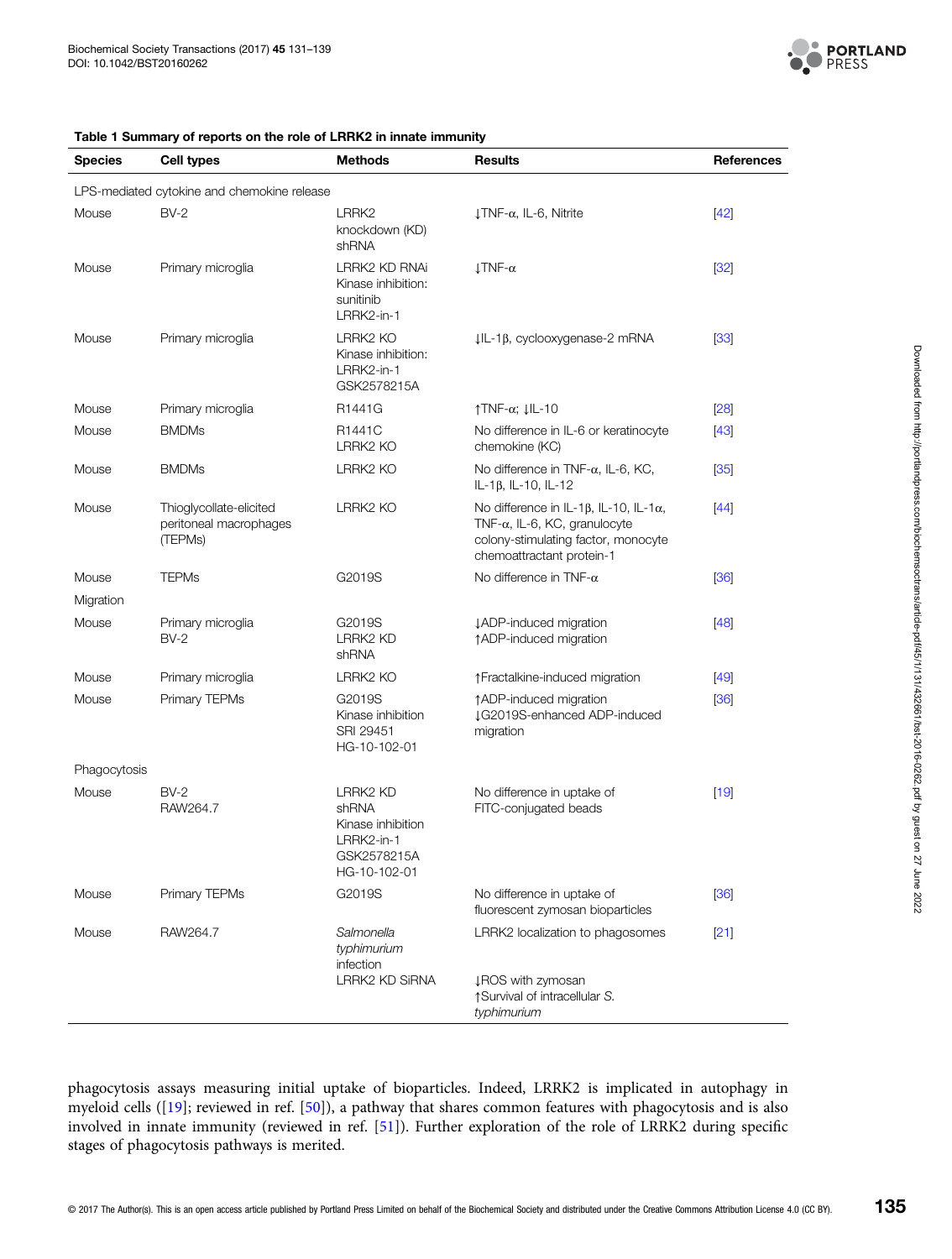

VEGF, vascular endothelial growth factor; SCF, stem cell factor; IL-3, interleukin 3; MCSF, macrophage colony-stimulating factor; d, days.

# Human-induced pluripotent stem cell macrophages and microglia as tools to study LRRK2 biology

It is clear from above that the data on the role of LRRK2 in myeloid cells has so far been collected primarily from murine ex vivo models or from transformed murine cell lines, under a wide variety of experimental conditions. While murine systems are extremely useful, they do not precisely replicate all human cellular and biochemical pathways [\[41\]](#page-7-0). Moreover, transformed cell lines poorly reproduce the cellular physiology of authentic primary human macrophages and microglia, which are terminally differentiated cells. Human-induced pluripotent stem cell (HiPSC)-derived macrophages provide an attractive and highly authentic model to study LRRK2 biology (Figure 2). HiPSC-derived macrophages are genetically tractable, can be generated efficiently, and, at scale, become terminally differentiated and accurately recapitulate macrophage functionality [[52](#page-8-0)]. Together with clustered regularly interspaced short palindromic repeats (CRISPR)/Cas-9 gene editing of iPSCs, one can investigate LRRK2 protein at the endogenous level by generating KO lines, correcting and introducing mutations, creating reporter lines, or tagging endogenous proteins. The applicability of this system has been shown already in other diseases, including HIV and chronic granulomatous disease [[53](#page-8-0),[54](#page-8-0)]. Methods for skewing HiPSC-derived macrophages to microglia are currently under development and will enable direct comparisons of LRRK2 function in human macrophages and microglia.

## Concluding remarks

Recent evidence supports the idea that pathological interplay between peripheral and CNS innate immunity probably contributes to the progression of PD. LRRK2 may be involved in this interplay, as expression of LRRK2 is tightly regulated in both systems and evidence reviewed here implicates LRRK2 in both peripheral and CNS innate immunity. Although the current literature appears to suggest that LRRK2 plays distinct roles in microglia and macrophages, more work needs to be done to unequivocally establish the bona fide function (s) of LRRK2 in human macrophages and microglia, and the role of LRRK2 mutations in these cells in PD. To achieve this, macrophages/microglia differentiated from HiPSCs provide a powerful tool to better understand LRRK2-mediated pathology in PD and also other LRRK2-mediated immune disorders.

#### Abbreviations

BMDMs, bone marrow-derived macrophages; CNS, central nervous system; CRISPR, clustered regularly interspaced short palindromic repeats; ER, endoplasmic reticulum; FasL, Fas ligand; GWAS, genome-wide association studies; HiPSC, human-induced pluripotent stem cell; IFN-γ, interferon-γ; IL-1β, interleukin-1β; KO, knockout; LPS, lipopolysaccharide; LRRK2, leucine-rich repeat kinase 2; PARK2, parkin; PBMC, peripheral blood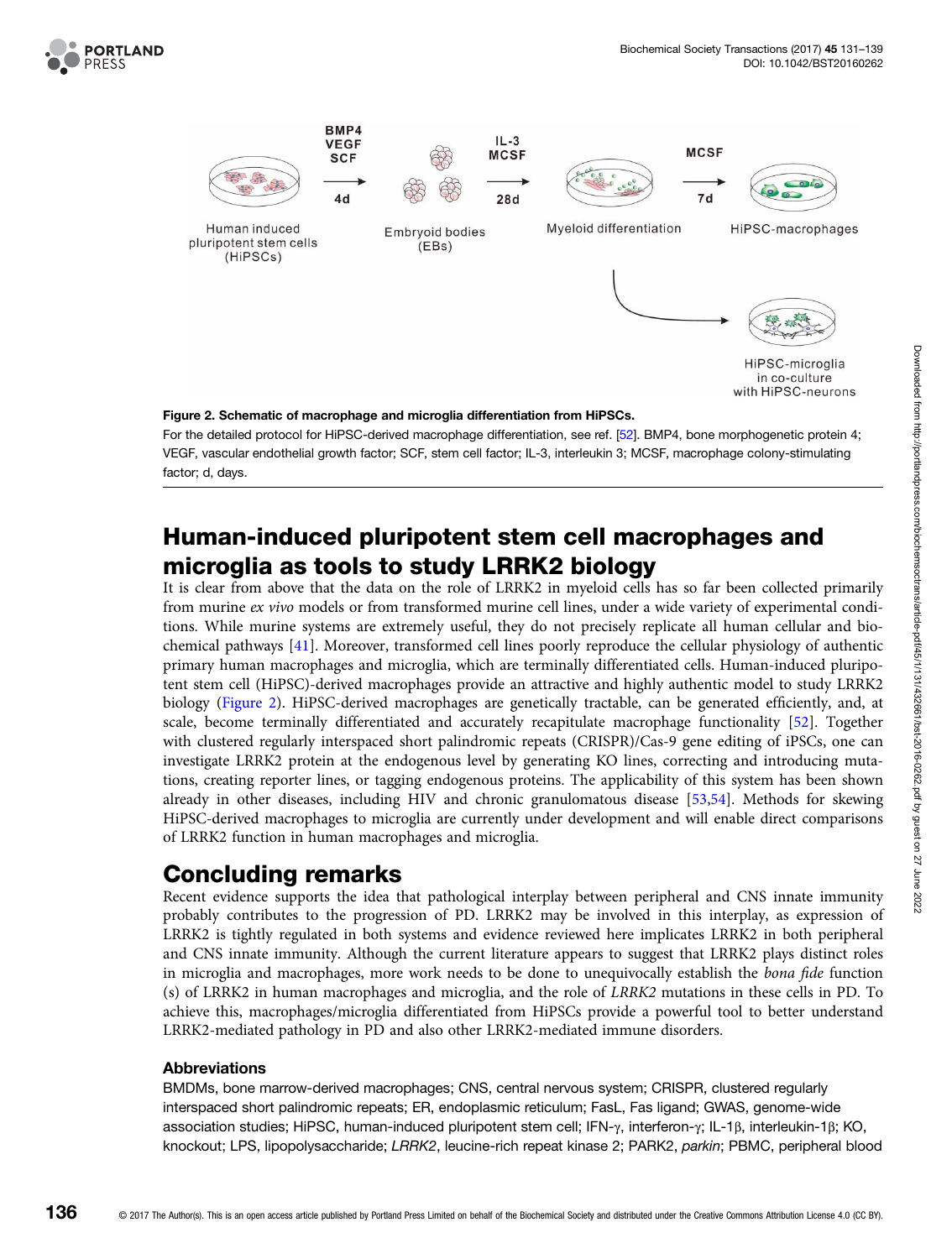

<span id="page-6-0"></span>mononuclear cell; PD, Parkinson's disease; ROS, reactive oxygen species; SNCA, α-synuclein; SNpc, substantia nigra pars compacta; TLR, Toll-like receptor; TNF-α, tumour necrosis factor-α.

#### Funding

We acknowledge financial support from the Wellcome Trust [WTISSF121302], the Oxford Martin School [LC0910-004], the Oxford Parkinson's Disease Centre (OPDC) Monument Trust Discovery Award from Parkinson's UK, a charity registered in England and Wales [2581970] and in Scotland [SC037554], with the support of the National Institute for Health Research (NIHR) Oxford Biomedical Research Centre based at Oxford University Hospitals NHS Trust and University of Oxford, and the NIHR Comprehensive Local Research Network, and European Federation of Pharmaceutical Industries and Associations (EFPIA), European Union Innovative Medicines Initiatives (EU IMI) "StemBANCC", who provide the following statement: The research leading to these results has received support from the Innovative Medicines Initiative Joint Undertaking under grant agreement no. 115439, resources of which are composed of financial contribution from the European Union's Seventh Framework Programme (FP7/2007–2013), and EFPIA companies in kind contribution. This publication reflects that only the author's views and neither the IMI JU ([www.imi.europa.eu](http://www.imi.europa.eu)) nor EFPIA, nor the European Commission, are liable for any use that may be made of the information contained therein.

#### Competing Interests

The Authors declare that there are no competing interests associated with the manuscript.

### References

- 1 Ferreira, M. and Massano, J. (2016). An updated review of Parkinson's disease genetics and clinicopathological correlations. Acta Neurol. Scand. PMID[:27273099](http://www.ncbi.nlm.nih.gov/pubmed/27273099)
- 2 Dzamko, N., Geczy, C.L. and Halliday, G.M. (2015) Inflammation is genetically implicated in Parkinson's disease. Neuroscience 302, 89-102 doi[:10.](http://dx.doi.org/doi:10.1016/j.neuroscience.2014.10.028) [1016/j.neuroscience.2014.10.028](http://dx.doi.org/doi:10.1016/j.neuroscience.2014.10.028)
- 3 Amor, S. Peferoen, L.A.N., Vogel, D.Y.S., Breur, M., van der Valk, P., Baker D. et al. (2014) Inflammation in neurodegenerative diseases an update. Immunology 142, 151–166 doi:[10.1111/imm.12233](http://dx.doi.org/doi:10.1111/imm.12233)
- 4 Barcia, C., Ros, C.M., Ros-Bernal, F., Gómez, A., Annese, V., Carrillo-de Sauvage, M.A. et al. (2013) Persistent phagocytic characteristics of microglia in the substantia nigra of long-term Parkinsonian macaques. J. Neuroimmunol. 261, 60–66 doi:[10.1016/j.jneuroim.2013.05.001](http://dx.doi.org/doi:10.1016/j.jneuroim.2013.05.001)
- 5 McGeer, P.L., Itagaki, S., Boyes, B.E. and McGeer, E.G. (1988) Reactive microglia are positive for HLA-DR in the substantia nigra of Parkinson's and Alzheimer's disease brains. Neurology 38, 1285 doi[:10.1212/WNL.38.8.1285](http://dx.doi.org/doi:10.1212/WNL.38.8.1285)
- 6 Brochard, V., Combadière, B., Prigent, A., Laouar, Y., Perrin, A., Beray-Berthat, V. et al. (2009) Infiltration of CD4+ lymphocytes into the brain contributes to neurodegeneration in a mouse model of Parkinson disease. J. Clin. Invest. **119**, 182–192 PMID[:19104149](http://www.ncbi.nlm.nih.gov/pubmed/19104149)
- 7 Orr, C., Rowe, D.B., Mizuno, Y., Mori, H. and Halliday, G.M. (2005) A possible role for humoral immunity in the pathogenesis of Parkinson's disease. Brain 128, 2665–2674 doi:[10.1093/brain/awh625](http://dx.doi.org/doi:10.1093/brain/awh625)
- 8 Sanchez-Guajardo, V., Barnum, C.J., Tansey, M.G. and Romero-Ramos, M. (2013) Neuroimmunological processes in Parkinson's disease and their relation to  $\alpha$ -synuclein: microglia as the referee between neuronal processes and peripheral immunity. ASN Neuro.  $5$ , 113-139 doi:[10.1042/](http://dx.doi.org/doi:10.1042/AN20120066) [AN20120066](http://dx.doi.org/doi:10.1042/AN20120066)
- 9 Perry, V.H. and Teeling, J. (2013) Microglia and macrophages of the central nervous system: the contribution of microglia priming and systemic inflammation to chronic neurodegeneration. Semin. Immunopathol. 35, 601–612 doi[:10.1007/s00281-013-0382-8](http://dx.doi.org/doi:10.1007/s00281-013-0382-8)
- 10 Gonzalez-Hernandez, T., Cruz-Muros, I., Afonso-Oramas, D., Salas-Hernandez, J. and Castro-Hernandez, J. (2010) Vulnerability of mesostriatal dopaminergic neurons in Parkinson's disease. Front. Neuroanat. 4, 140 doi[:10.3389/fnana.2010.00140](http://dx.doi.org/doi:10.3389/fnana.2010.00140)
- 11 Kim, W.G., Mohney, R.P., Wilson, B., Jeohn, G.H., Liu, B. and Hong, J.S. (2000) Regional difference in susceptibility to lipopolysaccharide-induced neurotoxicity in the rat brain: role of microglia. J. Neurosci. **20**, 6309-6316 PMID:[10934283](http://www.ncbi.nlm.nih.gov/pubmed/10934283)
- 12 Savchenko, V.L., McKanna, J.A., Nikonenko, I.R. and Skibo, G.G. (2000) Microglia and astrocytes in the adult rat brain: comparative immunocytochemical analysis demonstrates the efficacy of lipocortin 1 immunoreactivity. Neuroscience 96, 195-203 doi[:10.1016/S0306-4522\(99\)](http://dx.doi.org/doi:10.1016/S0306-4522(99)00538-2) [00538-2](http://dx.doi.org/doi:10.1016/S0306-4522(99)00538-2)
- 13 Püntener, U., Booth, S.G., Perry, V.H. and Teeling, J.L. (2012) Long-term impact of systemic bacterial infection on the cerebral vasculature and microglia. J. Neuroinflammation 9, 146 doi:[10.1186/1742-2094-9-146](http://dx.doi.org/doi:10.1186/1742-2094-9-146)
- 14 Ling, Z., Zhu, Y., Tong, C.W., Snyder, J.A., Lipton, J.W. and Carvey, P.M. (2006) Progressive dopamine neuron loss following supra-nigral lipopolysaccharide (LPS) infusion into rats exposed to LPS prenatally. Exp. Neurol. 199, 499-512 doi:[10.1016/j.expneurol.2006.01.010](http://dx.doi.org/doi:10.1016/j.expneurol.2006.01.010)
- 15 Greggio, E. (2012) Role of LRRK2 kinase activity in the pathogenesis of Parkinson's disease. Biochem. Soc. Trans. 40, 1058-1062 doi[:10.1042/](http://dx.doi.org/doi:10.1042/BST20120054) [BST20120054](http://dx.doi.org/doi:10.1042/BST20120054)
- 16 Lesage, S., Dürr, A., Tazir, M., Lohmann, E., Leutenegger, A.-L., Janin, S. et al. (2006) LRRK2 G2019s as a cause of Parkinson's disease in North African Arabs. N. Engl. J. Med. 354, 422-423 doi:[10.1056/NEJMc055540](http://dx.doi.org/doi:10.1056/NEJMc055540)
- 17 Satake, W., Nakabayashi, Y., Mizuta, I., Hirota, Y., Ito, C., Kubo, M. et al. (2009) Genome-wide association study identifies common variants at four loci as genetic risk factors for Parkinson's disease. Nat. Genet. 41, 1303-1307 doi[:10.1038/ng.485](http://dx.doi.org/doi:10.1038/ng.485)
- 18 Healy, D.G., Falchi, M., O'Sullivan, S.S., Bonifati, V., Durr, A., Bressman, S. et al. (2008) Phenotype, genotype, and worldwide genetic penetrance of LRRK2-associated Parkinson's disease: a case-control study. Lancet Neurol. 7, 583–590 doi[:10.1016/S1474-4422\(08\)70117-0](http://dx.doi.org/doi:10.1016/S1474-4422(08)70117-0)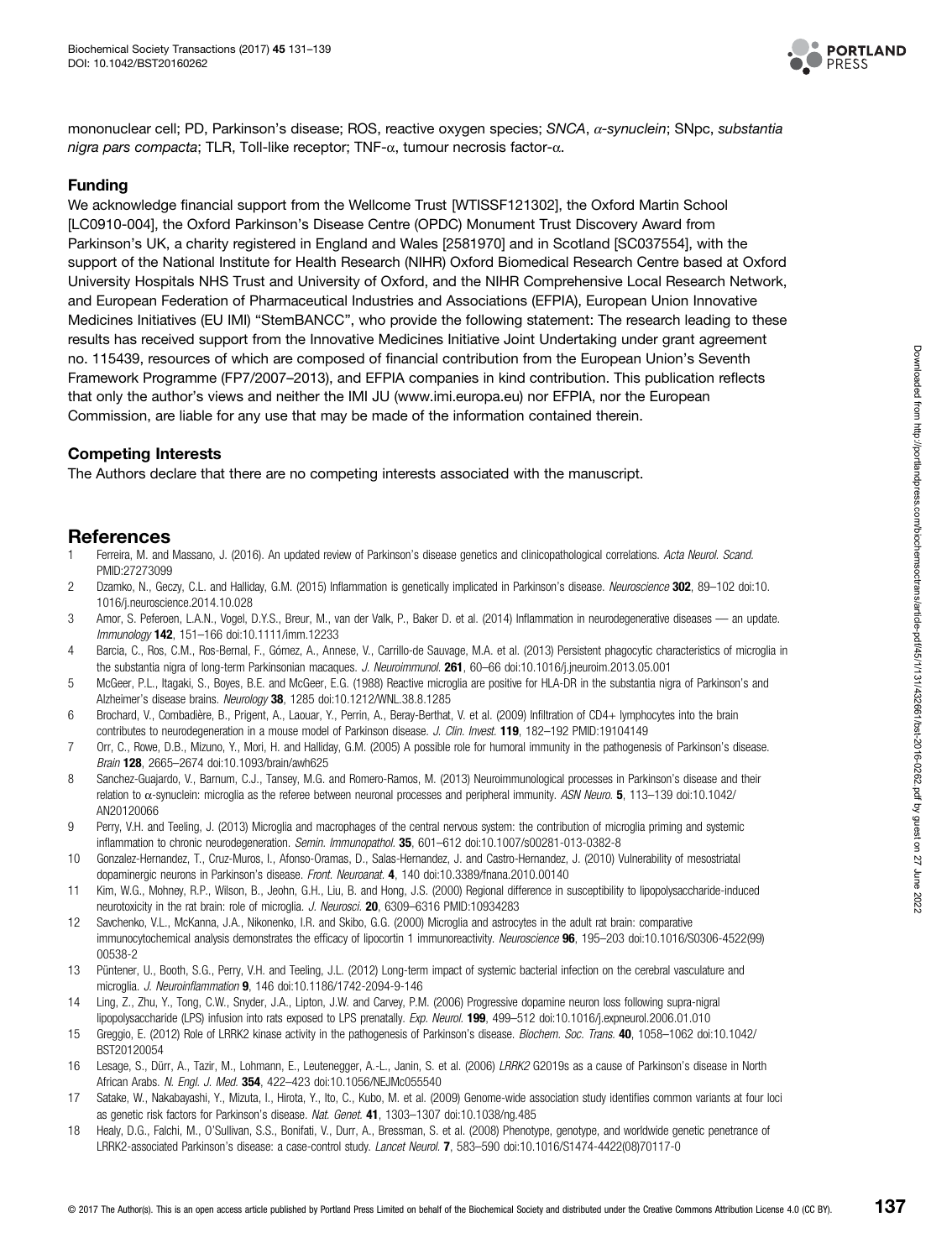<span id="page-7-0"></span>

- 19 Schapansky, J., Nardozzi, J.D., Felizia, F. and LaVoie, M.J. (2014) Membrane recruitment of endogenous LRRK2 precedes its potent regulation of autophagy. Hum. Mol. Genet. 23, 4201–4214 doi[:10.1093/hmg/ddu138](http://dx.doi.org/doi:10.1093/hmg/ddu138)
- 20 Wallings, R., Manzoni, C. and Bandopadhyay, R. (2015) Cellular processes associated with LRRK2 function and dysfunction. FEBS J. 282, 2806–2826 doi[:10.1111/febs.13305](http://dx.doi.org/doi:10.1111/febs.13305)
- 21 Gardet, A., Benita, Y., Li, C., Sands, B.E., Ballester, I., Stevens, C. et al. (2010) LRRK2 is involved in the IFN-γ response and host response to pathogens. J. Immunol. 185, 5577-5585 doi:[10.4049/jimmunol.1000548](http://dx.doi.org/doi:10.4049/jimmunol.1000548)
- 22 Ho, C.C.-Y., Rideout, H.J., Ribe, E., Troy C.M. and Dauer, W.T. (2009) The Parkinson disease protein leucine-rich repeat kinase 2 transduces death signals via Fas-associated protein with death domain and caspase-8 in a cellular model of neurodegeneration. J. Neurosci. 29. 1011–1016 doi[:10.](http://dx.doi.org/doi:10.1523/JNEUROSCI.5175-08.2009) [1523/JNEUROSCI.5175-08.2009](http://dx.doi.org/doi:10.1523/JNEUROSCI.5175-08.2009)
- 23 Berwick, D. and Harvey, K. (2014) The regulation and deregulation of Wnt signaling by PARK genes in health and disease. J. Mol. Cell. Biol. 6, 3-12 doi[:10.1093/jmcb/mjt037](http://dx.doi.org/doi:10.1093/jmcb/mjt037)
- 24 Miklossy, J., Arai, T., Guo, J.-P., Klegeris, A., Yu, S., McGeer, E.G. et al. (2006) LRRK2 expression in normal and pathologic human brain and in human cell lines. J. Neuropathol. Exp. Neurol. 65, 953-963 doi:[10.1097/01.jnen.0000235121.98052.54](http://dx.doi.org/doi:10.1097/01.jnen.0000235121.98052.54)
- 25 Franke, A., McGovern, D.P.B., Barrett, J.C., Wang, K., Radford-Smith, G.L., Ahmad, T. et al. (2010) Genome-wide meta-analysis increases to 71 the number of confirmed Crohn's disease susceptibility loci. Nat. Genet. 42, 1118–1125 doi[:10.1038/ng.717](http://dx.doi.org/doi:10.1038/ng.717)
- 26 Barrett, J., Hansoul, S., Nicolae, D.L., Cho, J.H., Duerr, R.H., Rioux, J.D. et al. (2008) Genome-wide association defines more than 30 distinct susceptibility loci for Crohn's disease. Nat. Genet. 40, 955-962 doi[:10.1038/ng.175](http://dx.doi.org/doi:10.1038/ng.175)
- 27 Zhang, F.-R., Huang, W., Chen, S.-M., Sun, L.-D., Liu, H., Li, Y. et al. (2009) Genomewide association study of leprosy. N. Engl. J. Med. 361, 2609–2618 doi[:10.1056/NEJMoa0903753](http://dx.doi.org/doi:10.1056/NEJMoa0903753)
- 28 Gillardon, F., Schmid, R. and Draheim, H. (2012) Parkinson's disease-linked leucine-rich repeat kinase 2(R1441G) mutation increases proinflammatory cytokine release from activated primary microglial cells and resultant neurotoxicity. Neuroscience 208, 41-48 doi:[10.1016/j.neuroscience.2012.02.001](http://dx.doi.org/doi:10.1016/j.neuroscience.2012.02.001)
- 29 Kuss, M., Adamopoulou, E. and Kahle, P. (2014) Interferon-γ induces leucine-rich repeat kinase LRRK2 via extracellular signal-regulated kinase ERK5 in macrophages. J. Neurochem. 129, 980–987 doi:[10.1111/jnc.12668](http://dx.doi.org/doi:10.1111/jnc.12668)
- 30 Tsuchiya, S. et al. (1980) Establishment and characterization of a human acute monocytic leukemia cell line (THP-1). Int. J. Cancer 26, 171–176
- 31 Thévenet, J., Pescini Gobert, R., Hooft van Huijsduijnen, R., Wiessner, C. and Sagot, Y.J. (2011) Regulation of LRRK2 expression points to a functional role in human monocyte maturation. PLoS ONE 6, e21519 doi:[10.1371/journal.pone.0021519](http://dx.doi.org/doi:10.1371/journal.pone.0021519)
- 32 Moehle, M.S., Webber, P.J., Tse, T., Sukar, N., Standaert, D.G., DeSilva, T.M. et al. (2012) LRRK2 inhibition attenuates microglial inflammatory responses. J. Neurosci. 32, 1602–1611 doi:[10.1523/JNEUROSCI.5601-11.2012](http://dx.doi.org/doi:10.1523/JNEUROSCI.5601-11.2012)
- 33 Russo, I., Berti, G., Plotegher, N., Bernardo, G., Filograna, R., Bubacco, L. et al. (2015) Leucine-rich repeat kinase 2 positively regulates inflammation and down-regulates NF-κB p50 signaling in cultured microglia cells. J. Neuroinflammation 12, 230 doi[:10.1186/s12974-015-0449-7](http://dx.doi.org/doi:10.1186/s12974-015-0449-7)
- 34 Blasi, E. et al. (1990) Immortalization of murine microglial cells by a v-raf/v-myc carrying retrovirus. J. Neuroimmunol. 27, 229–237
- 35 Dzamko, N., Inesta-Vaquera, F., Zhang, J., Xie, C., Cai, H., Arthur, S. et al. (2012) The IkappaB kinase family phosphorylates the Parkinson's disease kinase LRRK2 at Ser935 and Ser910 during Toll-like receptor signaling. PLoS ONE 7, e39132 doi[:10.1371/journal.pone.0039132](http://dx.doi.org/doi:10.1371/journal.pone.0039132)
- 36 Moehle, M., Daher, J.P.L., Hull, T.D., Boddu, R., Abdelmotilib, H.A., Mobley, J. et al. (2015) The G2019S LRRK2 mutation increases myeloid cell chemotactic responses and enhances LRRK2 binding to actin-regulatory proteins. Hum. Mol. Genet. 24, 4250-4267 doi[:10.1093/hmg/ddv157](http://dx.doi.org/doi:10.1093/hmg/ddv157)
- 37 Dzamko, N., Deak, M., Hentati, F., Reith, A.D., Prescott, A.R., Alessi, D.R. et al. (2010) Inhibition of LRRK2 kinase activity leads to dephosphorylation of Ser<sup>910</sup>/Ser<sup>935</sup>, disruption of 14-3-3 binding and altered cytoplasmic localization. Biochem. J. 430, 405-413 doi:[10.1042/BJ20100784](http://dx.doi.org/doi:10.1042/BJ20100784)
- 38 Nichols, R.J., Dzamko, N., Morrice, N.A., Campbell, D.G., Deak, M., Ordureau, A. et al. (2010) 14-3-3 binding to LRRK2 is disrupted by multiple Parkinson's disease-associated mutations and regulates cytoplasmic localization. Biochem. J. 430, 393-404 doi:[10.1042/BJ20100483](http://dx.doi.org/doi:10.1042/BJ20100483)
- 39 Berger, Z., Smith, K.A. and Lavoie, M.J. (2010) Membrane localization of LRRK2 is associated with increased formation of the highly active LRRK2 dimer and changes in its phosphorylation. Biochemistry 49: 5511-5523 doi[:10.1021/bi100157u](http://dx.doi.org/doi:10.1021/bi100157u)
- 40 Davies, L.C., Jenkins, S.J., Allen, J.E. and Taylor, P.R. (2013) Tissue-resident macrophages. Nat. Immunol. 14, 986–995 doi[:10.1038/ni.2705](http://dx.doi.org/doi:10.1038/ni.2705)
- 41 Mestas, J. and Hughes, C.C.W. (2004). Of mice and not men: differences between mouse and human immunology. J. Immunol. 172, 2731–2738 doi[:10.4049/jimmunol.172.5.2731](http://dx.doi.org/doi:10.4049/jimmunol.172.5.2731)
- 42 Kim, B., Yang, M.-S., Choi, D., Kim, J.-H., Kim, H.-S., Seol, W. et al. (2012) Impaired inflammatory responses in murine Lrrk2-knockdown brain microglia. PLoS ONE 7, e34693 doi:[10.1371/journal.pone.0034693](http://dx.doi.org/doi:10.1371/journal.pone.0034693)
- 43 Hakimi, M., Selvanantham, T., Swinton, E., Padmore, R.F., Tong, Y., Kabbach, G. et al. (2011) Parkinson's disease-linked LRRK2 is expressed in circulating and tissue immune cells and upregulated following recognition of microbial structures. J. Neural. Transm. 118, 795-808 doi:[10.1007/](http://dx.doi.org/doi:10.1007/s00702-011-0653-2) [s00702-011-0653-2](http://dx.doi.org/doi:10.1007/s00702-011-0653-2)
- 44 Wandu, W.S., Tan, C., Ogbeifun, O., Vistica, B.P., Shi, G., Hinshaw, S.J.H. et al. (2015) Leucine-rich repeat kinase 2 (Lrrk2) deficiency diminishes the development of experimental autoimmune uveitis (EAU) and the adaptive immune response. PLoS ONE 10, e0128906 doi[:10.1371/journal.pone.](http://dx.doi.org/doi:10.1371/journal.pone.0128906) [0128906](http://dx.doi.org/doi:10.1371/journal.pone.0128906)
- 45 Liu, Z., Lee, J., Krummey, S., Lu, W., Cai, H. and Lenardo, M.J. (2011) The kinase LRRK2 is a regulator of the transcription factor NFAT that modulates the severity of inflammatory bowel disease. Nat. Immunol. 12, 1063-1070 doi:[10.1038/ni.2113](http://dx.doi.org/doi:10.1038/ni.2113)
- 46 Dzamko, N., Rowe, D.B. and Halliday, G.M. (2016) Increased peripheral inflammation in asymptomatic leucine-rich repeat kinase 2 mutation carriers. Mov. Disord. 31, 889–897 doi[:10.1002/mds.26529](http://dx.doi.org/doi:10.1002/mds.26529)
- 47 Schapansky, J., Nardozzi, J.D. and LaVoie, M.J. (2014) The complex relationships between microglia, alpha-synuclein, and LRRK2 in Parkinson's disease. Neuroscience PMID: [25284317](http://www.ncbi.nlm.nih.gov/pubmed/25284317)
- 48 Choi, I., Kim, B., Byun, J.-W., Baik, S.H., Huh, Y.H. and Kim, J.-H. et al. (2015) LRRK2 g2019s mutation attenuates microglial motility by inhibiting focal adhesion kinase. Nat. Commun. 6, 8255 doi[:10.1038/ncomms9255](http://dx.doi.org/doi:10.1038/ncomms9255)
- 49 Ma, B., Xu, L., Pan, X., Sun, L., Ding, J., Xie, C. et al. (2016) LRRK2 modulates microglial activity through regulation of chemokine (C-X3-C) receptor 1-mediated signaling pathways. Hum. Mol. Genet. PMID[:27378696](http://www.ncbi.nlm.nih.gov/pubmed/27378696)
- 50 Esteves, A.R. and Cardoso, S.M. (2016) LRRK2 at the crossroad between autophagy and microtubule trafficking: Insights into Parkinson's disease. Neuroscientist PMID[:26740081](http://www.ncbi.nlm.nih.gov/pubmed/26740081)